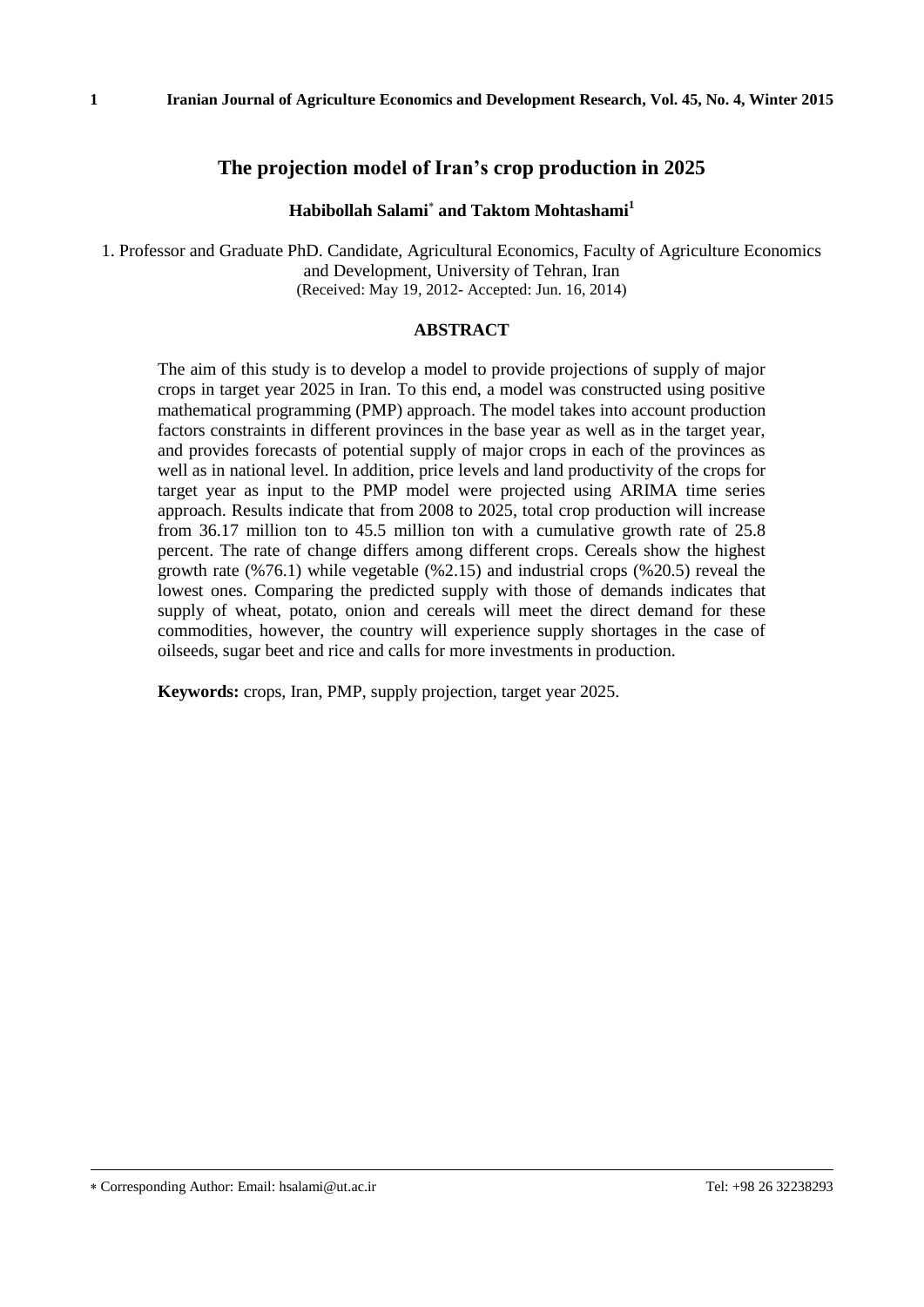## **Dates price risk management using futures markets tools (Bivariate GARCH model)**

**Habibe Sherafatmand 1 , Saeed Yazdani<sup>2</sup> and Reza Moghadasi<sup>2</sup>**

1. PhD. Candidate and Associate Professor, Agricultural Economics, Azad University, Branch of Sciences and Research, University of Tehran, Iran 2. Professor, Agricultural Economics, University of Tehran, Iran (Received: Jun. 2, 2013- Accepted: Dec. 3, 2013)

#### **ABSTRACT**

Agricultural activities are risky activities. In these activities, various natural, social and economic risks have created fragile and vulnerable situation for producers. Price risk in agricultural products has caused financial problems for many producers and farmers. To deal with these price risks and price fluctuations, there are varieties of tools. This paper focused on futures markets instruments as risk management tools for date's price risks management. This study used monthly futures prices of dates and used mean-variance framework to determine the optimal hedge ratio with OLS method. Due to the conditional variances autocorrelated in residuals in regression models, time varying hedge ratios with Bivariate GARCH models were determined. Bivariate GARCH model was used in this study to determine hedge ratios. Therefore, first, time varying conditional variance covariance matrix with using multivariate models based on heterogeneous variance BEKK (1, 1) was estimated. Then, using the results of this matrix, the optimal time varing hedge ratios was calculated. Dates future price series were predicted using artificial neural networks pattern and the GARCH model. The results of hedge performance showed that time varying hedge ratios were eliminated more price risk than the OLS method. The results showed that the average hedge ratios of Bivariate GARCH model is 0.7, meaning that about 70% of the date's price risk could be reduced with sales in the futures market.

**Keywords:** BGARCH models and dates, future market, price risk.

Corresponding Author: Email:sherafatmand\_m@yahoo.com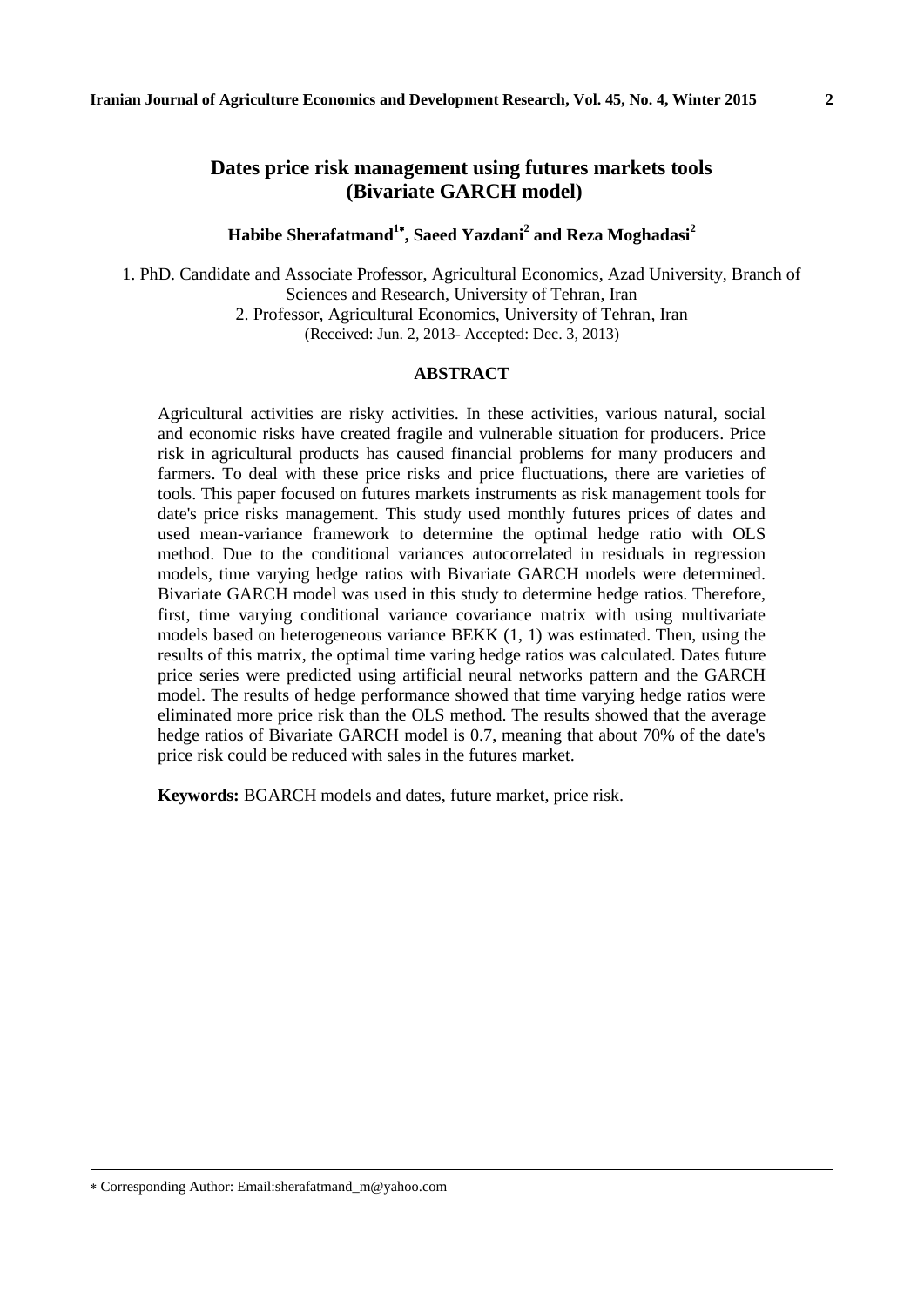## **Modeling farmers' environmental behavior in Shiraz County by using Value-Belief-Norm theory**

### **Meysam Menati Zadeh<sup>1</sup> , Gholamhosein Zamani<sup>2</sup> and Ezatollah Karami<sup>2</sup>**

1. PhD. Candidate, Agricultural Extension and Education, University of Shiraz, Iran 2. Professors, University of Shiraz, Iran (Received: Oct. 9, 2012- Accepted: Mar. 10, 2014)

#### **ABSTRACT**

In recent years, degradation of environment (water and soil resources) by farmers has increase concerns about sustainability of agriculture. Farmers' behaviors affect conservation of these resources and play important role in sustainability of agriculture as well. Shiraz County, like other parts of the country, suffers for degradation of soil and water resources. The aim of this study was to provide a model that can predict Farmer's environmental behavior of Shiraz County using Value-Belief-Norm theory. Statistical population includes the farmers of Shiraz County. Questionnaire was the instrument for data gathering. Multi-stage cluster random sampling was used to collect data from 372 farmers as the research sample (by Krejcie & Morgan**)**. The questionnaire validity was confirmed by panel of professors at Agricultural Extension and Education Department of Shiraz University. The questionnaire reliability was assessed with Cranach's alpha (data from pilot study). The results showed that biosphere value-orientation, altruistic value- orientation, environmental personal (moral) norm, and responsibility to protect environment had the most influence on forming farmers' environmental behaviors. Adduced as recommendations are 1. providing the training to change farmer's egoistic value-orientation to biosphere value-orientation and altruistic value- orientation; 2. provide training the personal (moral) to correct relationships between famers and environment, and 3. increase farmer's responsibility for protection of environmental resources.

**Keywords:** environmental behavior, model of environmental behavior, Vlue-Belief-Norm theory.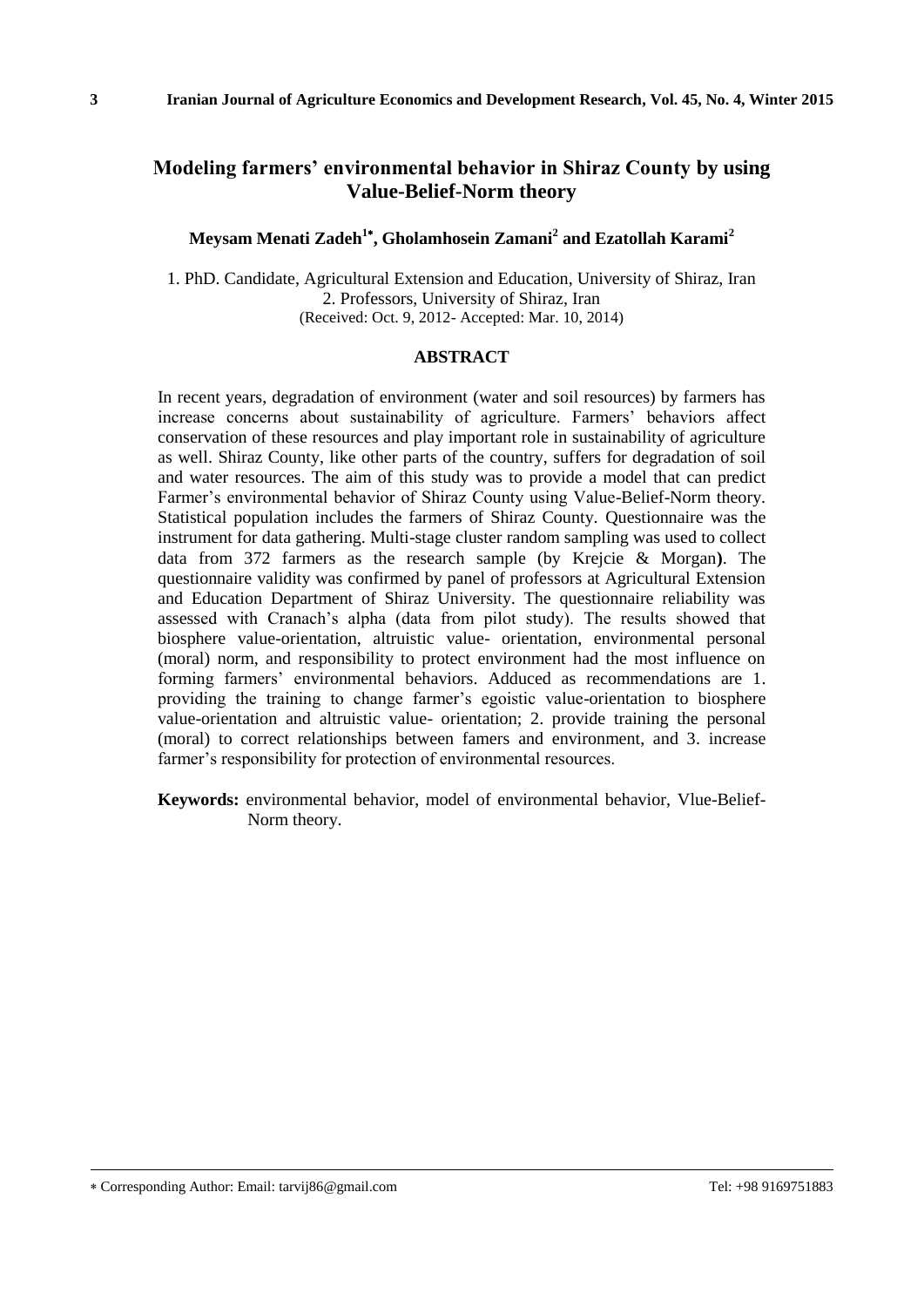## **Multi-group analysis in the relationships between leadership stereotypes, leadership competencies and achievement motivation in leadership role by agriculture extension agents**

**Mohammad Badsar<sup>1</sup> , Roya Karami<sup>2</sup> , and Rohollah Rezaei<sup>1</sup>**

1. Assistant Professor and Associate Professor, Department of Agricultural Extension, Communication and Rural Development, Faculty of Agriculture, University of Zanjan, Iran 2. Assistant Professor, Department of Agriculture, Payame Noor University (PNU), Tehran, Iran (Received: Mar. 15, 2013- Accepted: Sep. 14, 2013)

#### **ABSTRACT**

This study has two main purposes including examining the structural model of leadership stereotype, leadership competency, and achievement motivation in leadership role and investigating the moderating effects of gender on the overall model. Using a sample of 303 extension agents from three Jihad-e-Agriculture Organizations of Tehran, Kermanshah, and Khorasan Razavi provinces in Iran, we conducted a survey using structured questionnaires. The data were collected and analyzed using Structural Equation Modeling (SEM) multivariate technique. The results showed that leadership stereotype and leadership competency significantly influence achievement motivation in leadership role of extension agents while the relationship between leadership stereotype and leadership competency was not significant. The results further demonstrated that the relationships among leadership stereotype with leadership competency and achievement motivation in leadership role have been moderated by gender. In fact, it has been concluded that leadership stereotype favors men in developing leadership competency and achievement motivation in leadership role while it is negative for women. This study, in regard to leadership stereotype, suggests that although the pressures of stereotypical thinking have not gone away but changing them is time consuming and needs constant negotiations, and therefore, presenting the training program on how to correct these stereotypes in a person is a strategy for starting this action.

**Keywords:** achievement motivation, gender, extension agents, leadership role, leadership stereotype, mastery, salience, willingness.

Corresponding Author: Email: mbadsar@yahoo.com Tel: +98 241 33052820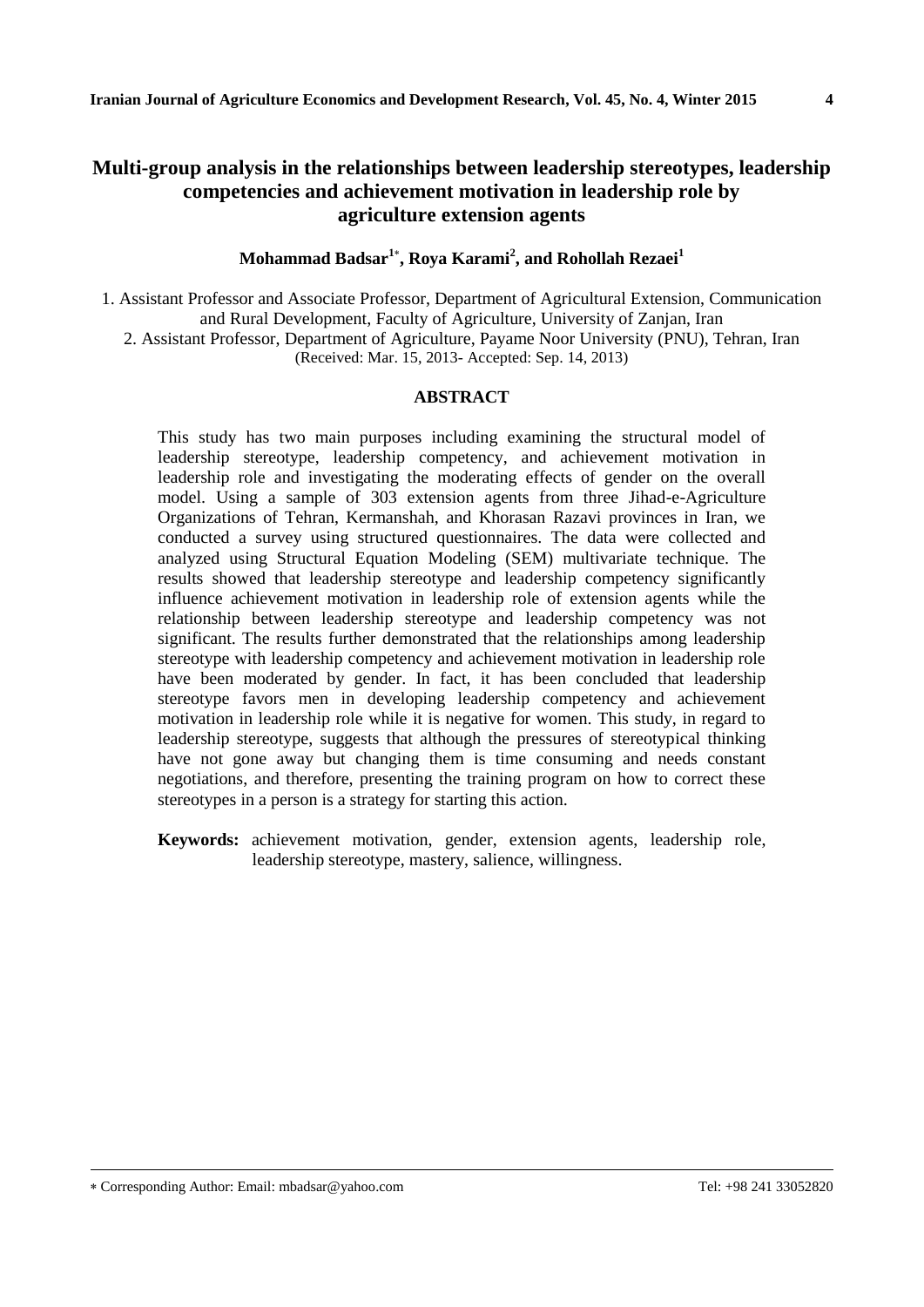## **Analyzing the impacts of agricultural land use change according to the experts opinion of agricultural land organization in Iran**

### **Ali Akbar Barati<sup>1</sup> , Ali Asadi<sup>1</sup> , Khalil Kalantari<sup>1</sup> , Hosein Azadi<sup>2</sup> and Mohsen Mamoorian<sup>3</sup>**

1. PhD. Candidate and Professors, Faculty of Agricultural Economics and Development, University of Tehran, Iran

2. Post-doc Researcher, Department of Geography, University of Gent, Belgium 3. Head of Planning and Programming, Department of Agricultural Land Organization, Iran (Received: Sep. 18, 2013- Accepted: Jun. 26, 2014)

#### **ABSTRACT**

Agricultural Land use Change (ALC), due to its direct relation with some issues such as food security and environmental sustainability, has become one of the main challenge of humanity in the 21 century. According to the 2012 FAO report, from 1970 to 2009, the per capita of arable land in the world and Iran respectively has decreased 1.46% and 2.054%. It represents that ALC conditions in Iran is worse than the most of the other areas of the world. Undoubtedly, reduction the area of agricultural lands entails the various economical, social and environmental impacts. The main object of this study was analyzing the impacts of ALC. This study was a survey research which conducted by interviews and correspondence. The data collection instrument was a questionnaire. The study group consisted of 101 experts working in Agricultural Lands Organizations and Administrations in 2013. Since they were limited, all of them were interviewed. They were randomly selected through 135 experts. This study showed that "accelerating the process of ALC due to change in the price of the land", "increasing the motivation of ALC among other farmers" and "increasing the consumption of energy" were the most important economical, social and environmental impacts of the ALC. But, based on the results of structural equation model, "reduction the incentive to live in rural areas", "increasing the income risk of rural households" and "reduction the air quality" although were not the most important impacts, but were the most effective social, economical and environmental impacts of these changes.

**Keywords:** agricultural lands, agricultural land conversion impacts, lands fragmentation.

Corresponding Author: Email: baratialiakbar@yahoo.com Tel: +98 9156129113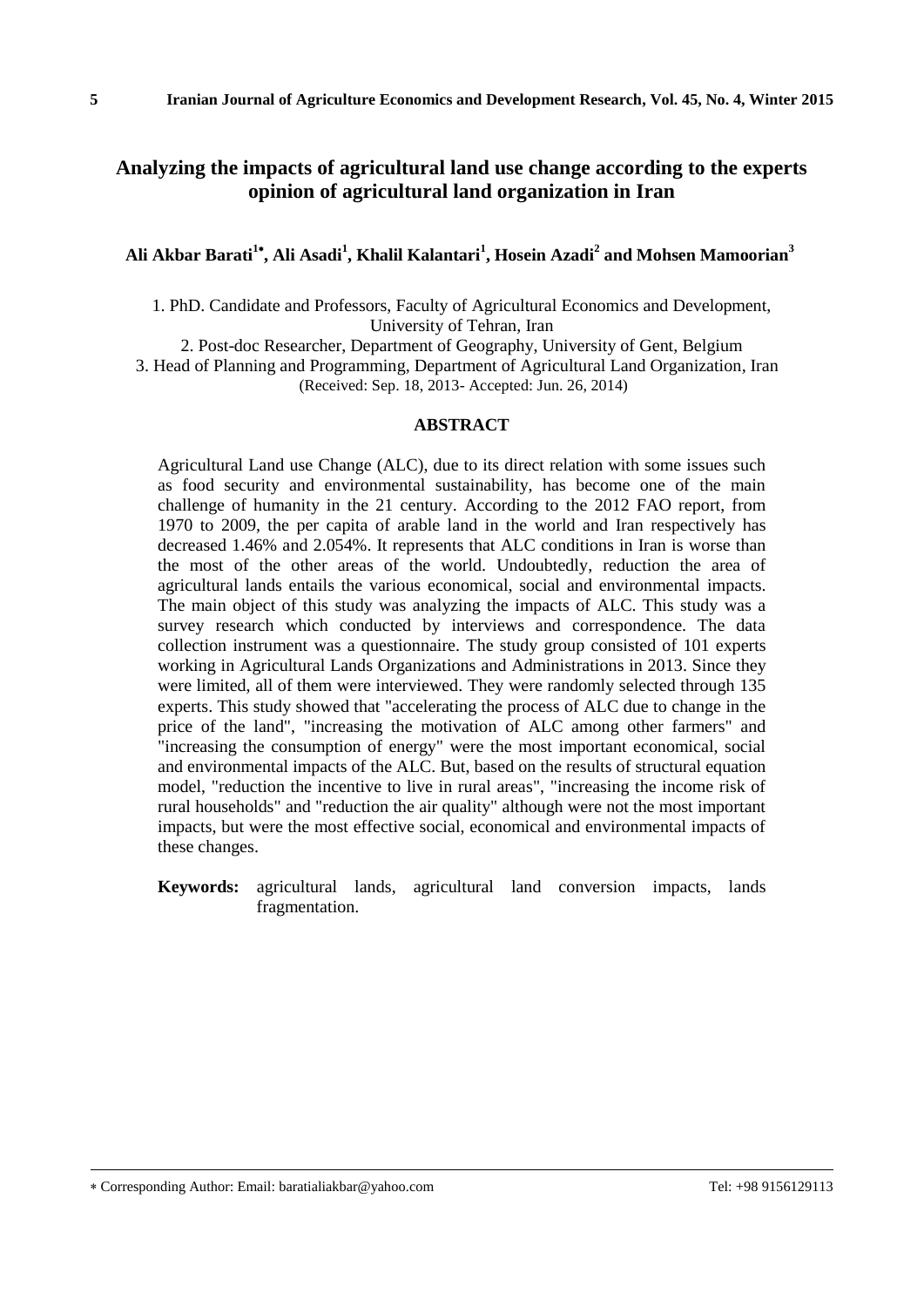## **Forecasting changes in agricultural employment rate in Gilan Province using some economic indicators**

**Karim Nadery Mahdi<sup>1</sup> , Mohamad Hasan Fetros<sup>2</sup> and Mehdi Khayati<sup>1</sup>**

1. Assistant Professor and Ph.D. Candidate, Agricultural Development, Abo Alisina University, Hamedan, Iran

2. Associate Professor, Faculty of Economics and Silence of Society, Abo Alisina University, Hamedan, Iran

(Received: Nov. 6, 2013- Accepted: Oct. 1, 2014)

### **ABSTRACT**

The overall aim of the present study was to estimate the time series of agricultural employment in the Gilan province during 1976-2011, and modeling and forecasting employment using artificial neural networks for years 2012-2019. For this purpose, employment series calculated by interpolation and input variables selected based on previous theoretical and empirical research. Finally, number of agricultural work force predicted through designing and training of different neural networks architectures. Required data obtained through population and housing report of 1976-2011 and provincial statistical year books. Results showed that number of employees during the period from 2012-2014 will be lower than in 2011 and then during 2015 to 2019 will be increased. Due to lack of time series data of economic variables at the regional level, this research is an essential and primary step to achieve reliable statistics of number of agricultural employment at provincial level that Provide required data for future studies on labor market and can be used for planning and policy making by related authorities.

**Keywords:** agricultural sector, artificial neural networks, employment forecasting.

Corresponding Author: Email: knadery@yahoo.com Tel: +98 9188195863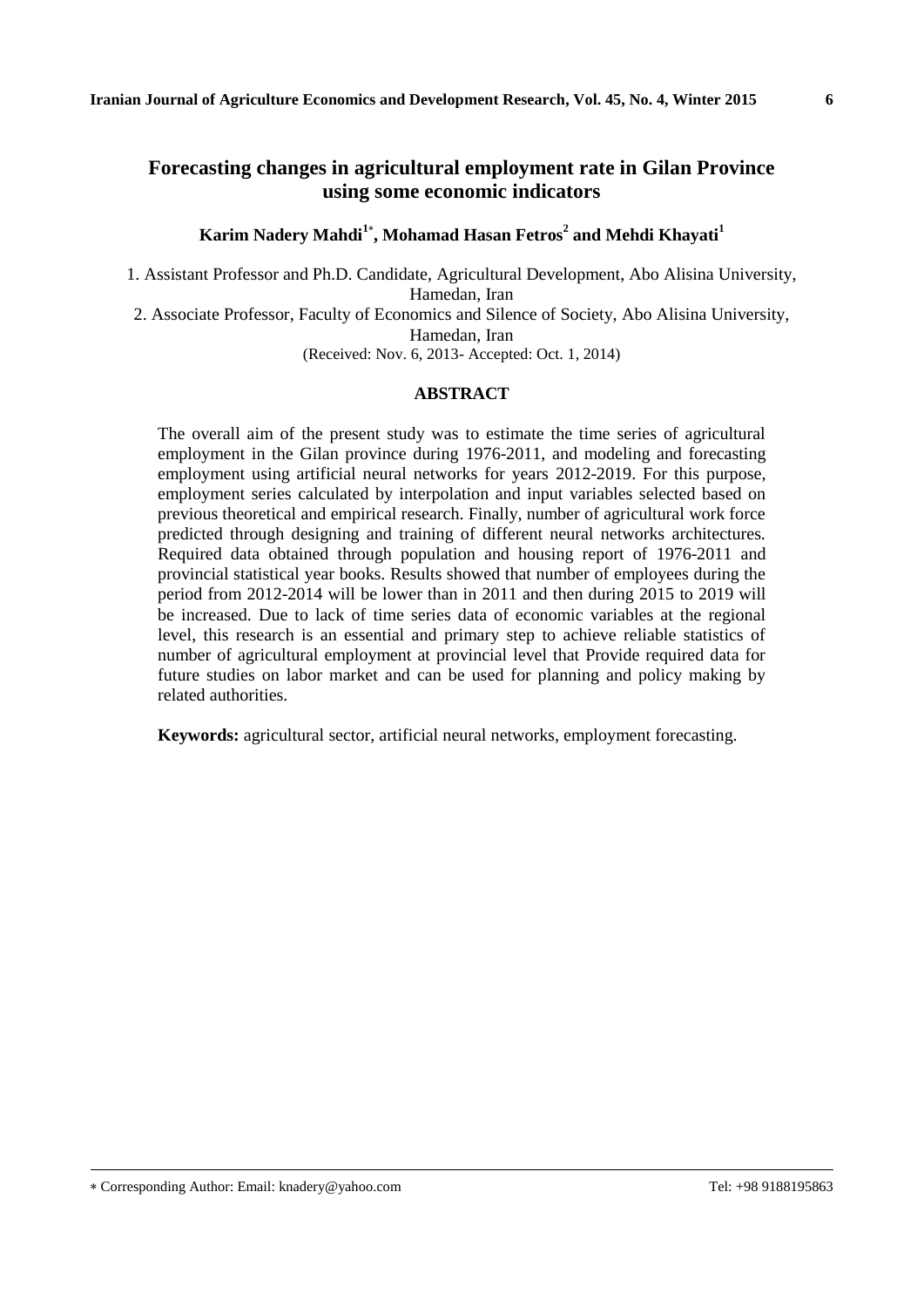## **Comparison of services quality assessment models between students from teaching and learning process quality by using artificial neural network**

### **Seyed Yousef Hejazi , Fatemeh Rajabian Gharib and Mahmood Omid**

Professor, MSc. Student Education, Professor, Faculty of Agricultural Engineering and Technonogy, University of Tehran, Iran (Received: Oct. 15, 2012- Accepted: Apr. 26, 2014)

#### **ABSTRACT**

The aim of this study is quantity determining and evaluating of the quality position of teaching and learning process. So, the artificial neural networks were used for modeling nonlinear relationships to inspect and evaluate different models of service quality evaluation. The statistical population include 1070 peoples, which were master and PhD students of Faculty of Agriculture of Ferdowsi University (Mashhad). 280 questionnaires were collected by using Morgan table; from which 202 questionnaires were finally analyzed. In order to inspect and evaluate the quality of teaching and learning process, four models were used with artificial neural networks, including non-weighted *Servprof*, non-weighted *Servqual*, weighted *Servprof* and weighted *Servqual*. The results of the artificial neural network method showed that weighted *Servqual* model is more accurate to evaluate the quality of teaching and to predict satisfactory. 7-29-14-1 architecture with 29 and 14 neurons respectively in the first and second hidden layers and one neuron (weighted *Servqual*) in the output layer was chosen as the best model for determining the quality evaluation. This architecture has the best results for R  $(0.96)$ , MAE  $(0.18)$ , MSE  $(0.06)$  and MAPE  $(4.41\%)$  between the actual and modeled values.

**Keywords:** artificial neural networks, quality of teaching, student satisfaction, weighted *Servqual* model.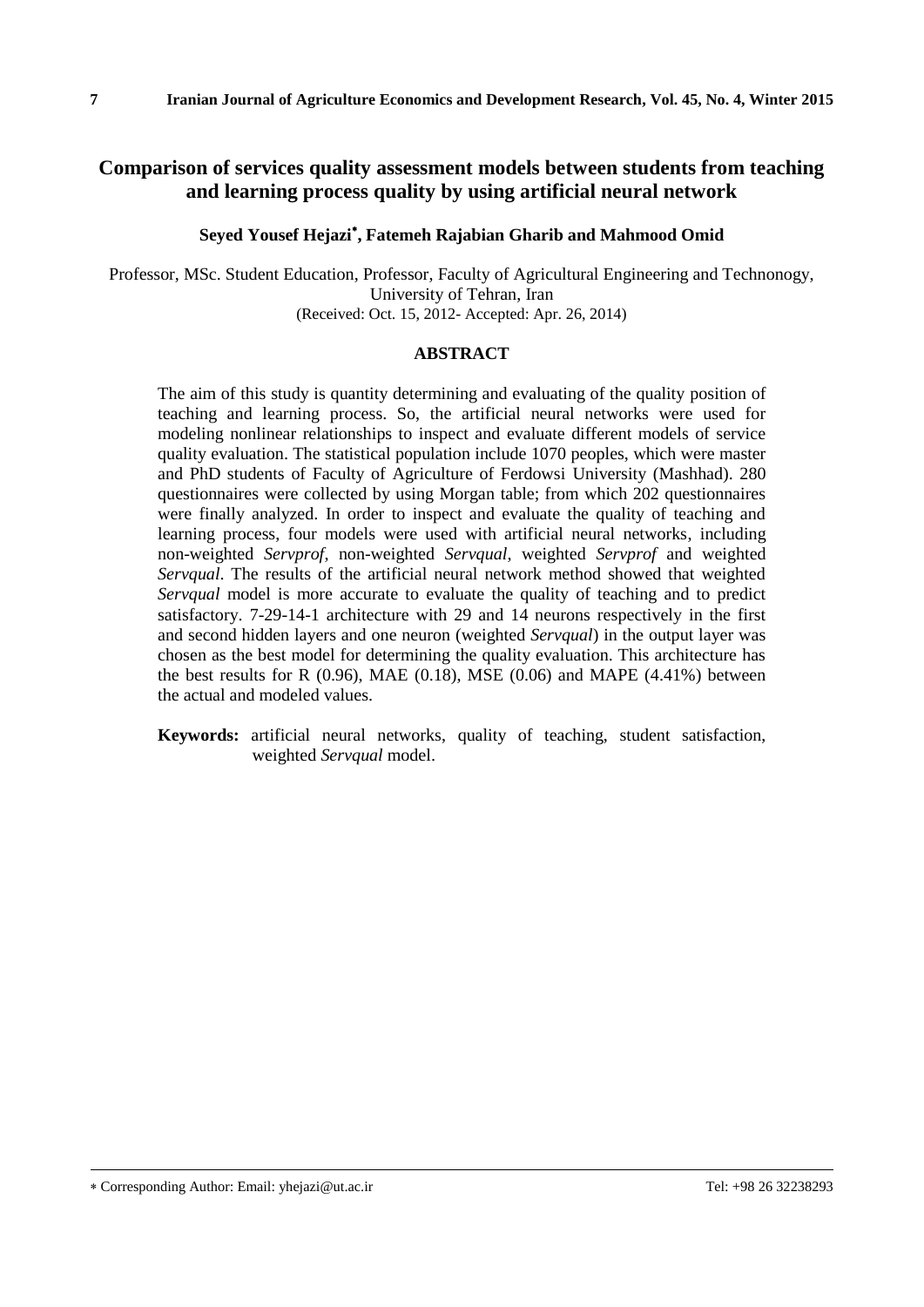## **Investigating influence factors on farmers' intention in using modern channels (Case study: Feyzabad water supply network in Fars province)**

### **Pouria Ataei and Nasim Izadi**

Social Expert of Poorab Fars Engineering Consulting and M.Sc. Post Graduated Students of Agricultural Extension and Education, Shiraz University, Iran (Received: Feb. 18, 2013- Accepted: Jan. 20, 2014)

#### **ABSTRACT**

Due to the importance of technological development in agriculture, it is necessary to increase intention of technology using and so its adoption among farmers. The aim of this study was investigating influence factors on farmers' intention in using modern channels. Research population was all farmers covered of Feyzabad networks water supply in Fars province (192 farmers). Samples of 127 farmers were selected through stratified random sampling. Data was collected using a questionnaire. Face validity of the questionnaire was obtained through a panel of experts and reliability was obtained through pilot testing. The Cronbach's alpha ranged from 0.72 to 0.91. Results revealed that subjective norm and attitude towards the use of modern channels had positive and significant direct effect on the intention of using modern channels. Also, social capital, compatibility, access to information, the tendency of participation in project, sense of belonging to the irrigation network, years of experience in farming and observability of results had significant direct effect on attitudes toward the use of the modern channels. According to results, some recommendations have presented at the end of article.

**Keywords:** Feyzabad Dam, intention to use, modern irrigation networks, technology adoption.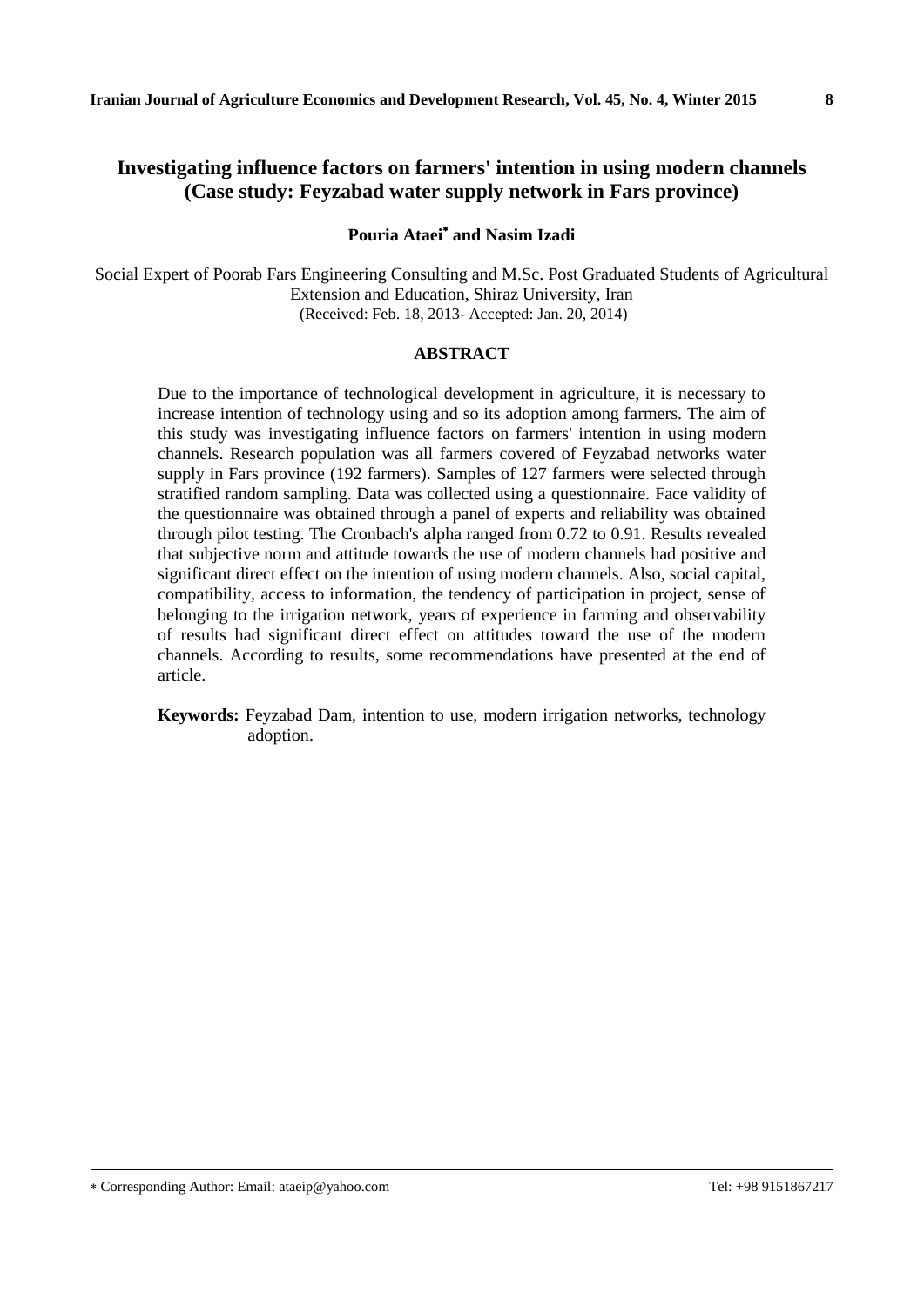## **The investigation of employability status in curriculum of University of Tehran agriscience post graduate students**

### **Shahla Aghapour , Hamid Movahed Mohammadi and Hossein Shabanali Fami**

MSc, Agricultural Education, Associate Professor, Department of Agricultural Extension and Education, University College of Agriculture and Natural Resources, Faculty of Agricultural Economics and Development, University of Tehran-Karaj, Iran (Received: Nov. 26, 2010 - Accepted: Sep. 4, 2012)

#### **ABSTRACT**

The general aim of this research was the investigation of central curriculum components in enhancement of University of Tehran agriscience student employability which was implemented based on the survey methodology. The statistical sample in question was University of Tehran agriscience postgraduate students that were in total 1491 cases. The sample size was determined as 310 persons through Morgan table. Among them randomly and through use of proportional allocation sampling methodology was used to choose the sample. Questionnaires compiled and distributed to gather data and the related information were employed to measure constructs. Having acquired the views of the University of Tehran agricultural extension and education experts, the face validity of the questionnaire was confirmed. The reliability coefficient of the questionnaire was based on the alpha coefficients and calculated above 0.81. Dominant statistical method was canonical correlation (CCA). For data processing  $SPSS_{17}$  package was employed. The results showed that, current curriculum only fostering academic skills and business development and personal development skills are absent and have a decreasing stream. Finally, some of suggestions and implications are forwarded.

**keywords:** curriculum and canonical correlation, employability, University of Tehran Agriscience.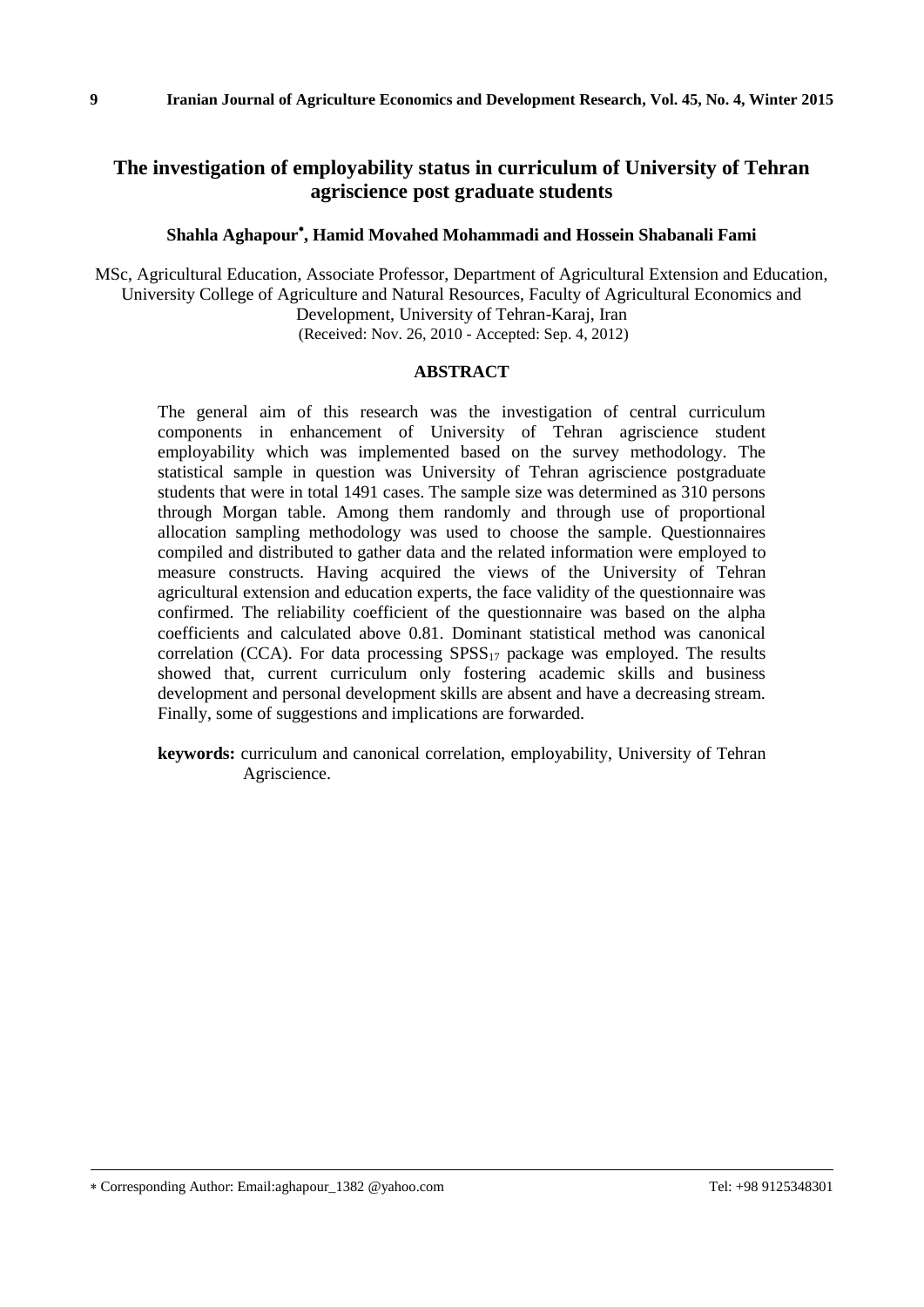## **Evaluation the dairy demand of Iran using almost ideal demand system (AIDS)**

### **Esmayil Pishbahar<sup>1</sup> and Majid Kheiri Nataj Firozjah<sup>2</sup>**

Associate Professor and MSc. Student, Department of Agricultural Economics, Faculty of Agriculture, Tabriz University, Iran (Received: Jul. 18, 2012- Accepted: Sep. 1, 2013)

#### **ABSTRACT**

Consumption of dairy products in terms of the health and economic terms is very important. The analysis of consumer behavior can help to take policies consistent and correct in this regard. In this study the demand for milk, yogurt and cheese was estimated by using time series data related to 1984-2009 in the framework of the idea of an almost ideal demand system. The results showed that all of own-price elasticity is negative. The elasticity of milk and cheese are low but the yoghurt elasticity is high. All the income elasticities are positive, and the calculation of Allen elasticity showed that there are a substitution relationship between "milk and yogurt" and "yogurt and cheese" and complementary relationship between "milk and cheese".

**Keywords:** almost ideal demand system, consumer behavior, dairy products, elasticity.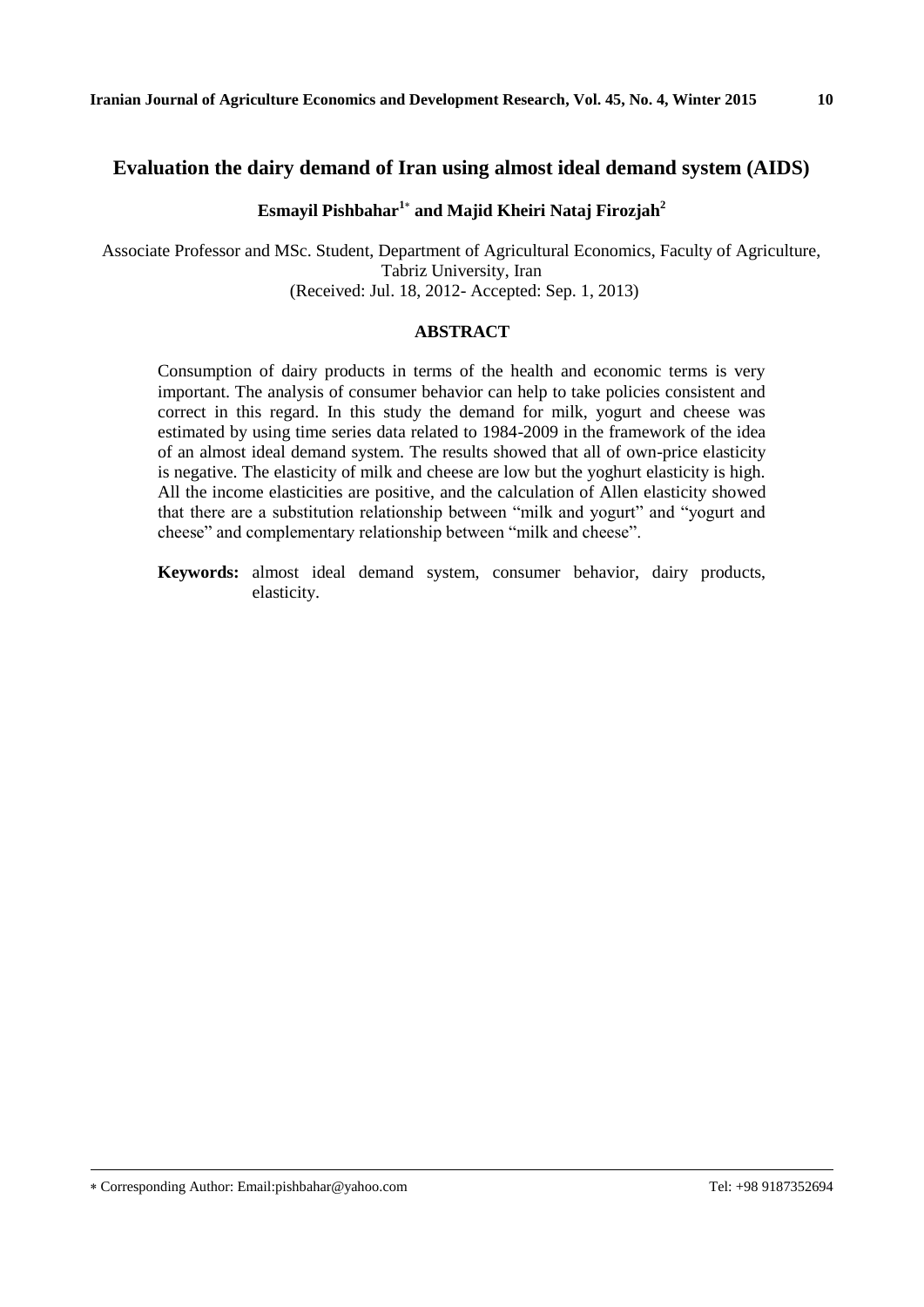## **Factors affecting men and women of cotton producers' knowledge toward sustainable agriculture in Isfahan Province**

### **Zahra Afshari<sup>1</sup> , Abdolazim Ajili<sup>2</sup> and Korush Rezaei Moghaddam<sup>3</sup>**

1. Graduate Student of Agricultural Extension and Education, Iran

2. Associate Professor, Department of Agricultural Extension and Education, Ramin Agricultural and Natural Resources University, Iran

3. Associate Professor, Department of Agricultural Extension and Education, College of Agriculture,

Shiraz University, Iran

(Received: Nov. 16, 2013- Accepted: Sep. 13, 2014)

#### **ABSTRACT**

The consumption of chemical fertilizers and increasing environmental crisis has emphasized to increase interest in sustainable agriculture. The farmers' knowledge related to sustainable agriculture has an important role in their environmental behaviors. This research investigated factors affecting men and women cotton producers' knowledge. The survey research was conducted using stratified random sampling in Isfahan Province. The subjects were selected from 178 cotton producers' families (179 and 178 men and women, respectively). The findings indicated that age and years of agricultural job had negative correlation with women cotton producers' knowledge of sustainability. Based on the findings of regression access to information and environmental affects had important roles to determine women and men cotton producers' knowledge of sustainability. Findings indicated that women and men cotton producers that view agriculture as a principle job had a better knowledge of sustainability. The results indicated that awareness of environmental consequences, moral norm toward sustainable activities, yield of cotton and ascription of behavioral responsibility were determinates of men cotton producers' knowledge of sustainability.

**Keywords:** cotton producer, Isfahan, knowledge of sustainability, sustainable agriculture.

Corresponding Author: Email: rezaei@shirazu.ac.ir Tel: +98 711 2277703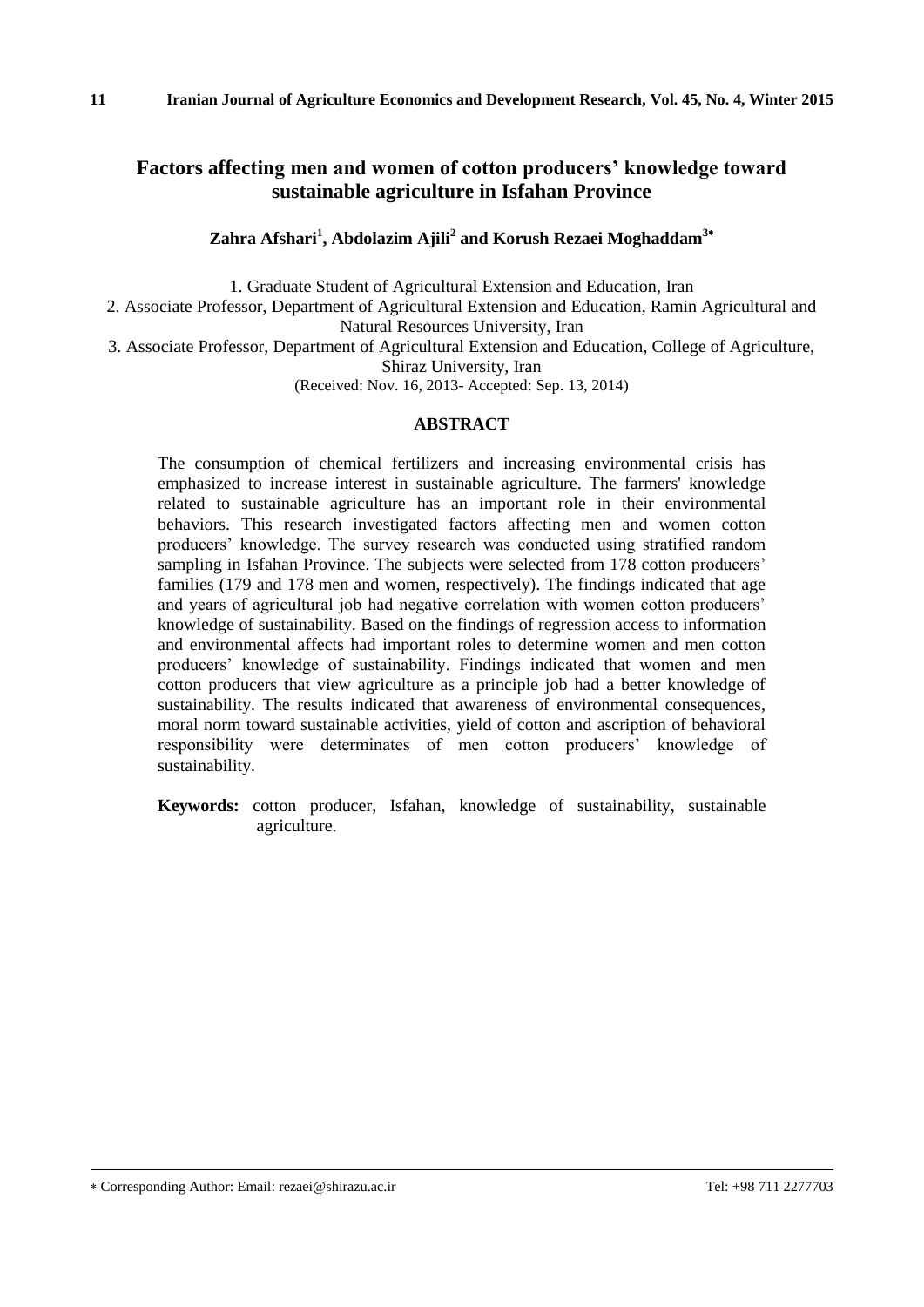# **Educational needs of rural women on healthy milk production in traditional dairy farms in Bam city**

#### **Ladan Sahfie**

Faculty Member, Center of Agricultural Research of Kerman, Iran (Received: Apr. 16, 2012- Accepted: Sep. 25, 2013)

### **ABSTRACT**

Traditional dairy farms play important role to obtain dairy and rural household income. Rural women are managers these units. Unfortunately, they haven't educated because of social and cultural problems. Milk production contain high microbial count endanger community health and also producers economic in traditional farms. The project has studied educational needs of rural women regarding safe milk production, using correlation descriptive methods. Statistical community includes all rural women in Bam city. By using two stages cluster sampling method 90 numbers to complete questionnaire was selected. The results showed that there are significant relationship between variables age, studies level, cow keeping record times of presence of participants in educational class, visiting selective cow dairy farms and study extensive issues with dairy farmers women knowledge. Finally, it was concluded that traditional dairy farmers women need largely to educate about feeding, disease and health of animal.

**Keywords:** Bam city, educational needs, healthy milk production, rural women, traditional dairy farms.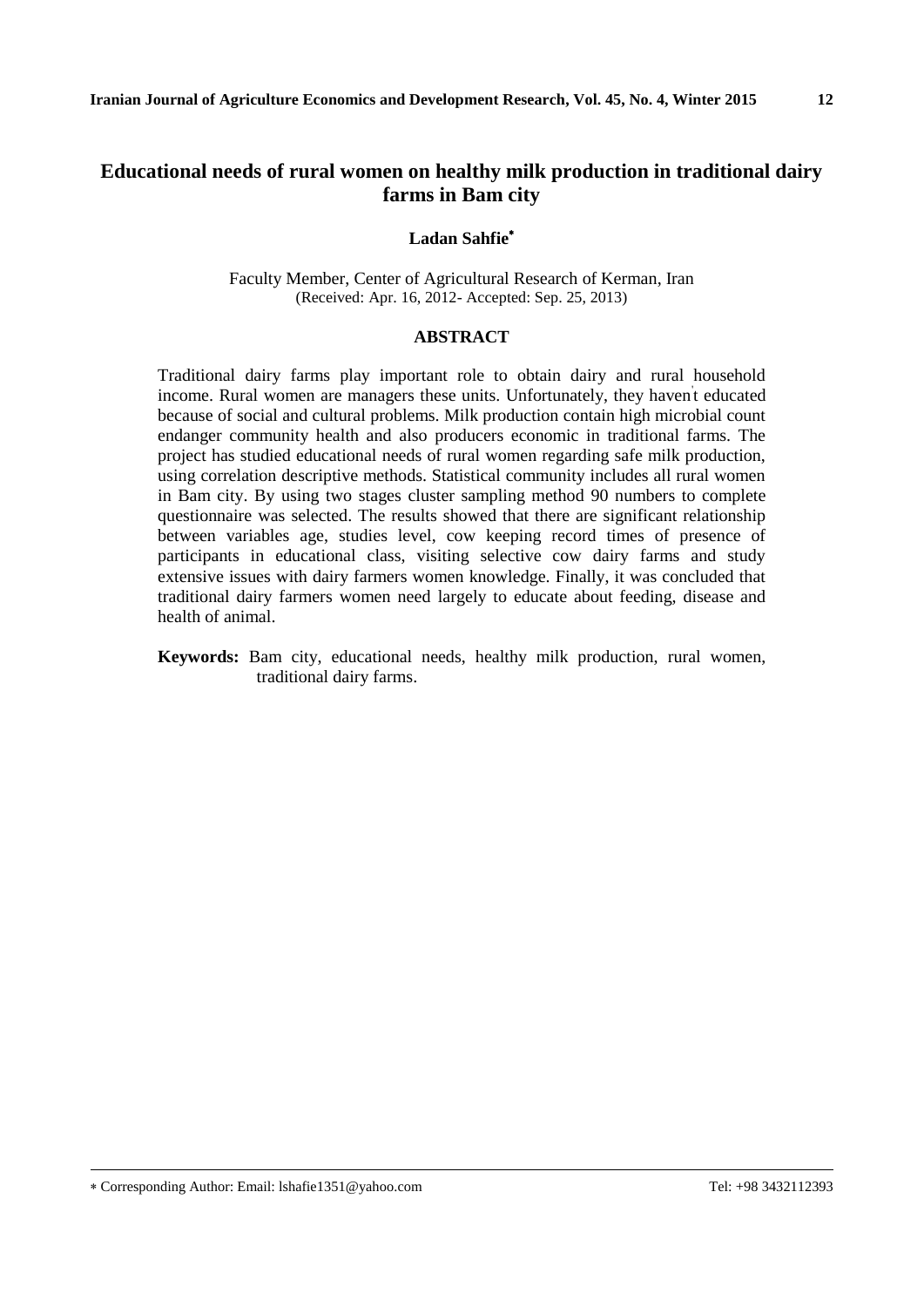## **Factors affecting on rural households food security (Case study :Karnachy Village in Kermanshah County)**

### **Farahnaz Rostami<sup>1</sup> , Mahna Shahmoradi<sup>1</sup> and Sara Baghaei<sup>2</sup>**

1. Assistant Professor and PhD Candidate, College of Agriculture, Razi University, Iran 2. MSc, Rural Development, University of Tehran, Iran (Received: Aug. 14, 2012- Accepted: Nov. 24, 2013)

#### **ABSTRACT**

Access to adequate food and health nutrition is the major subject in society health and development. So, food security has a particular importance among priorities of development in each country. The main purpose of this study was to investigate influencing factors affecting food security among 100 rural households in Kerenchy (a village in Kermanshah County) selected by random sampling, methodological descriptive and cross-sectional performed in 2012. General information questionnaire was used for collecting socio - economic situation of population also for surving food security situation of population used standard questionnaire (USDH). Data analysis was performed using Chi-square test and logistic regression. Results showed that there were positive significant relationship among socio - economic households' status with theire food security instance; monthly family income, father's job status, live facilities, level of mother education and family size. Based on the final results of the logistic regression, among all of the variable in this study, father's occupational status, household income and access to facilities had the greatest effect on the prediction of study on food security.

**Keywords:** food security, rural households, socio- economic factors.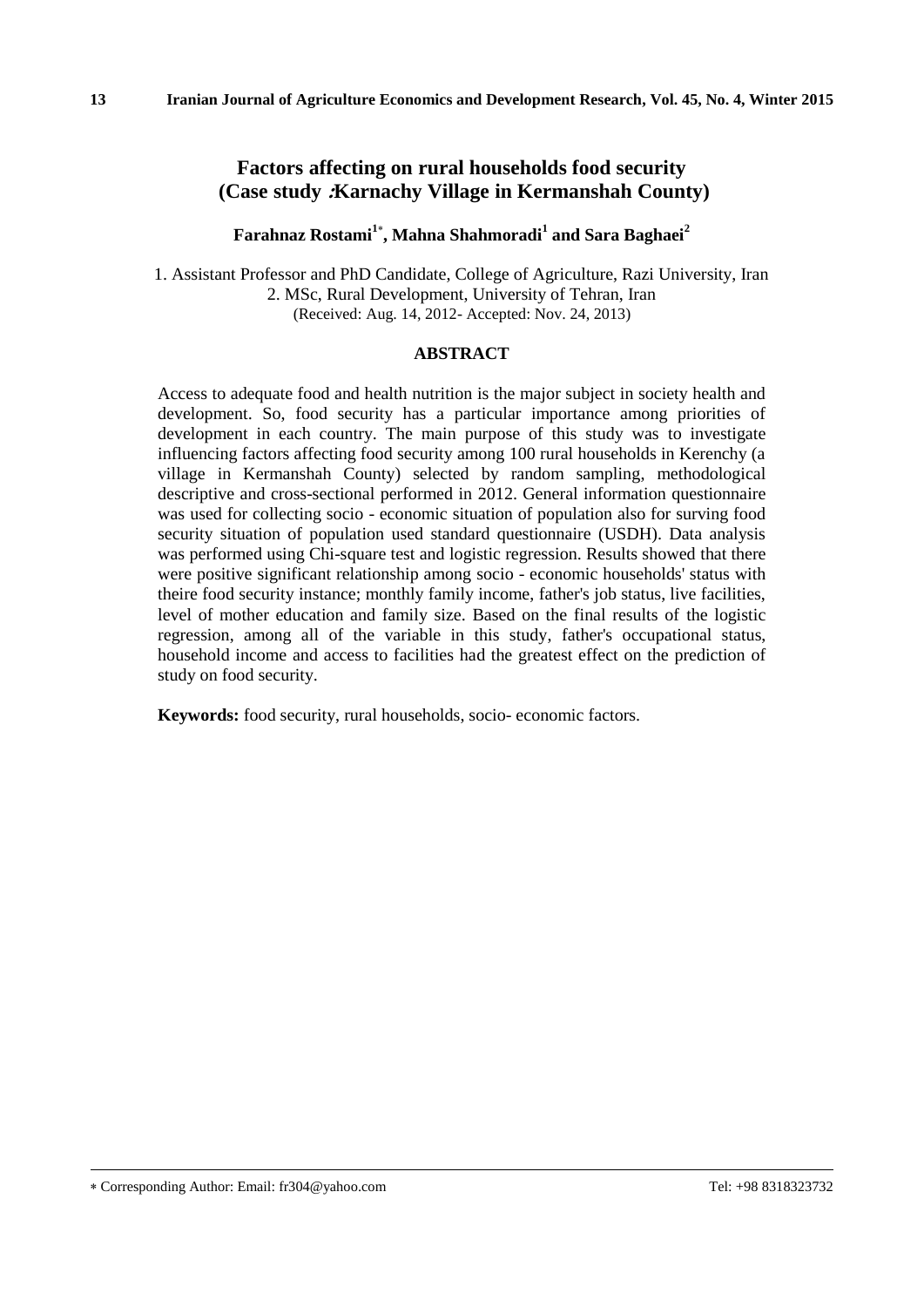# **Socio-economic factors influencing farmers' attitudes towards integrated pest management in Mashhad**

### **Sahar Habibzade Shojaeei<sup>1</sup> and Mohammad-Sharif Sharifzade<sup>2</sup>**

1. Assistant Professor, Agricultural Extension and Education, Branch of Birjand, Islamic Azad University, Birjand, Iran 2. Assistant Professor, Agricultural and Natural Source, University of Gorgan, Iran (Received: Jul. 24, 2012- Accepted: Oct. 12, 2013)

#### **ABSTRACT**

This research was done with aim of analyzing the influencing factors on Farmers' Attitudes toward IPM in Mashhad. The statistical population was 1500 farmers. 160 farmers were selected with Cochran formula. This research study farmer's attitude and analyze the socio-economic factors influencing the IPM. There was statistically significant relationship between farmer's attitude and information canals, distance to city and income. The result of multiple discrimination analysis regression revealed that 44% of variability in farmer's attitude stems for information canals and income.

**Keyword:** attitude, farmer, integrated pest management, sustainable agriculture.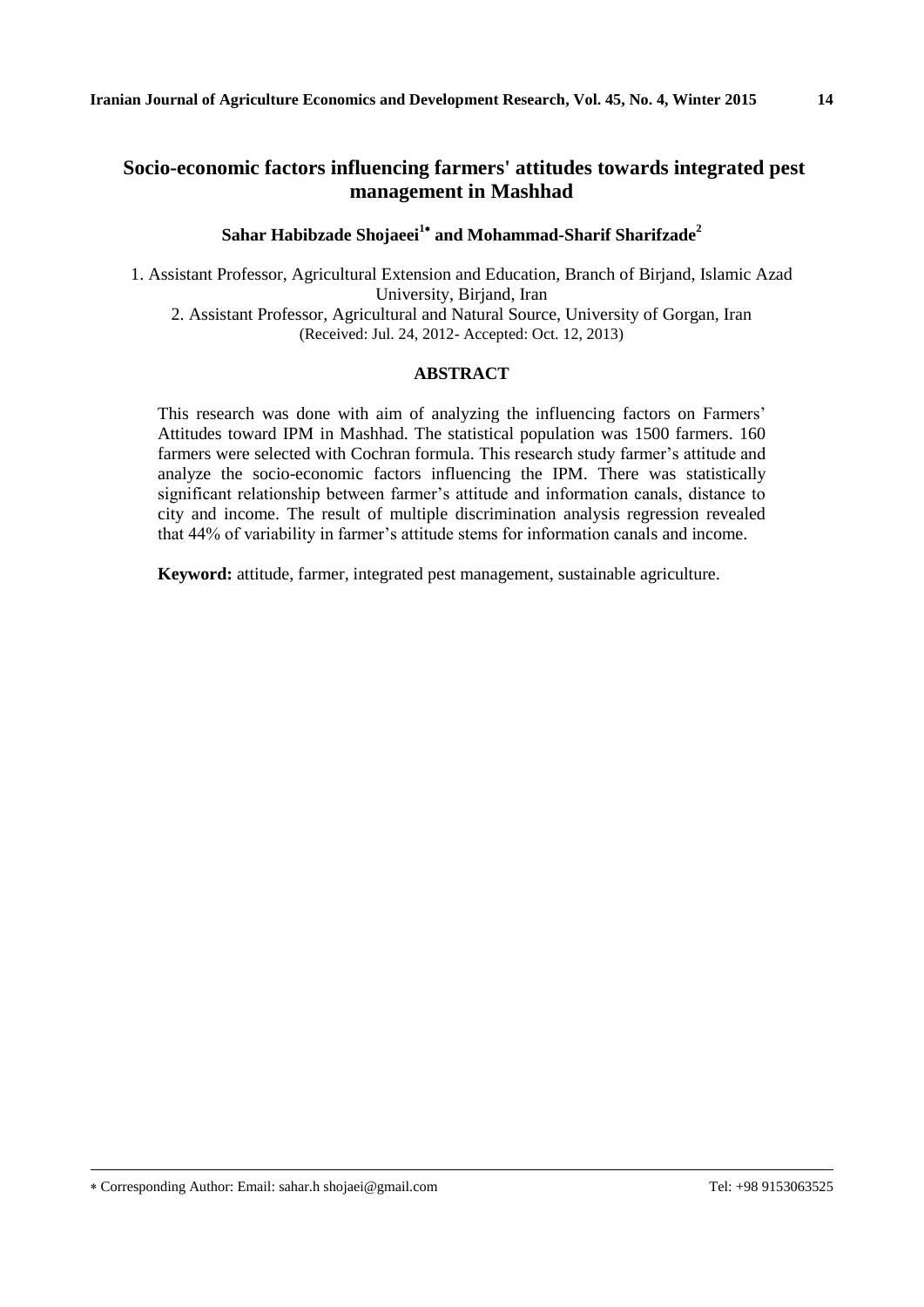# **Attitude of agricultural advisory and technical engineers towards performance of Agricultural and Natural Resources Engineering Organization (ANREO)**

## **Kiumars Zarafshani<sup>1</sup> , Kobra Arkavazi <sup>2</sup> and Khadije Moradi<sup>3</sup>**

Faculty Member , M.Sc. Student in Agricultural Extension and Education and Ph.D. Candidate in Rural Development, Agricultural Department, Razi University, Iran (Received: Dec. 4, 2012- Accepted: Jan. 13, 2014)

### **ABSTRACT**

The Purpose of this research was to determine the attitude of agricultural advisory and technical engineers towards ANREO. The population of this study included 127 engineers in Songhor Township. Based on their job tenure and field of study, a purposeful sample of 45 engineers participated in this study. This study was conducted using Q methodology. It is a combination of qualititative and quantitative methods to identify people´s mindset. Using focus group interview, 25 statements were derived and recorded on each Q card. In the next step, all 25 validated cards were handed over to participants for sorting. Results of Q factor analysis revealed that engineers hold four mindset (*visionary, critically, constructivist and conservative look*) towards ANREO. The result of this study has implications for ANREO in Kermanshah province. If ANREO is to attract and retain more members, they need to take members' attitude into consideration.

**Keywords:** agricultural advisory and technical engineers, Agricultural and Natural Resources Engineering Organization, attitude, Q methodology.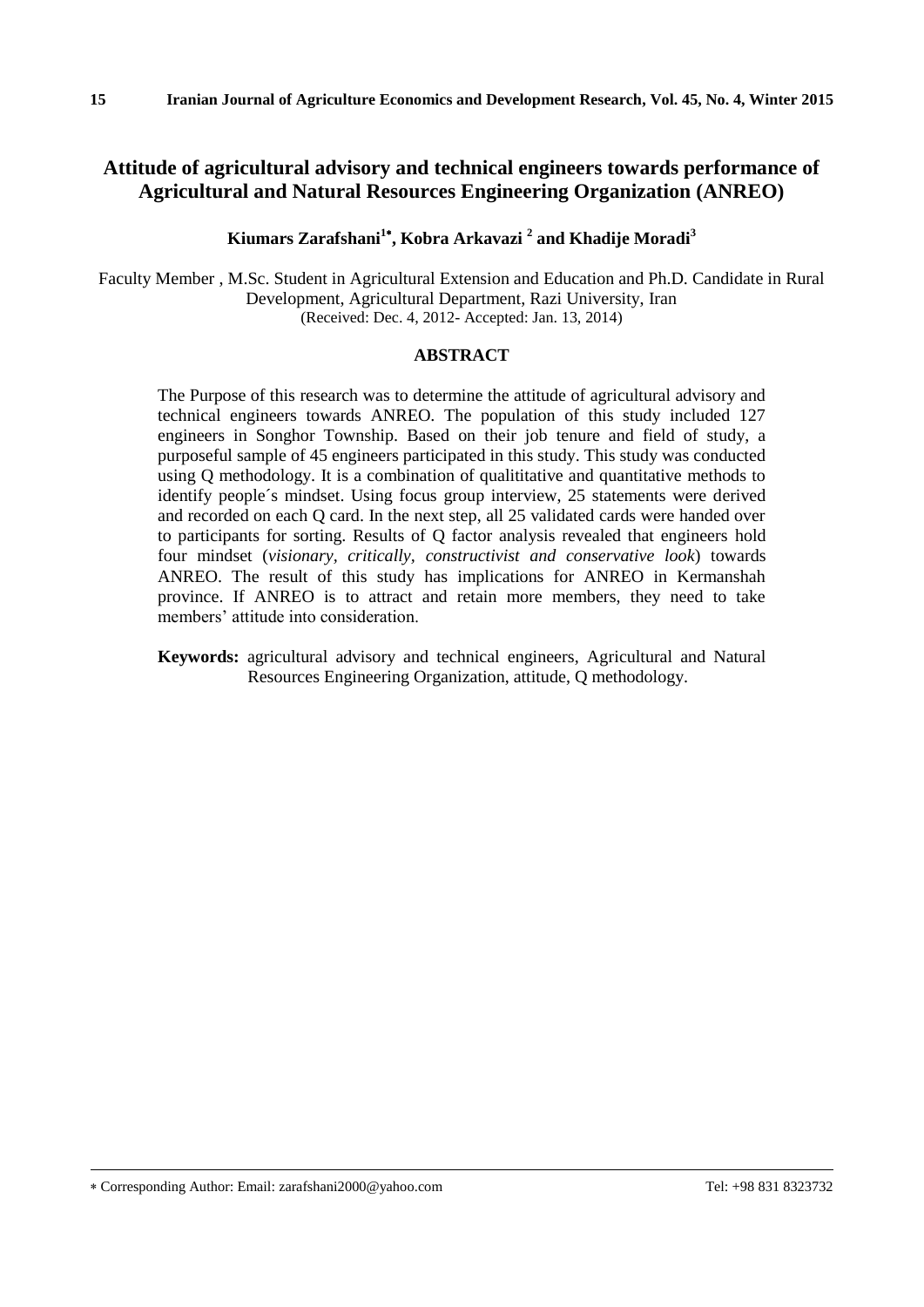# **The role of agricultural water markets in the allocation and pricing of water resources (Case study: Mojen Water market)**

**Abbas Bohlolvand<sup>1</sup> , Seyed Kazem Sadr<sup>2</sup> and Seyed Abolghasem Hashemi<sup>2</sup>**

1. Expert of Deputy of Coordination and Monitoring at Presidential Institute, Iran 2. Assistant Professors, Department of Economic and Political Sciences, Faculty of Shahid Beheshti University, Iran (Received: Feb. 26, 2013- Accepted: Dec. 9, 2014)

#### **ABSTRACT**

Water markets are instrumental in efficient allocation and pricing of scarce water by enhancing allocative and price efficiency of water use. The prerequisites for water market formation are tradable water rights independent from ownership of the land, extensive water canals, water use associations, and adequate market regulations. Mojen water market has been facilitating exchange of alternative water rights for more than 40 years accommodating among other things 30% of total farmers water demand. The total volume of water exchanged through the marker over the 3 year period of (2002-2004) are 38, 54 and 88  $Q^3$ , with average price of 555, 651, and 664 IR/ $Q^3$ , respectively. The purpose of this research is to estimate water demand function and identify the roles that market plays in pricing and efficient allocation of water. The estimated demand price elasticities for single and joint production of potato and wheat are significant and negative. The differential among the absolute value of the estimated elasticities reveals that potato and wheat are the major and the minor crop choice in the farmers' production plan. Producers are less sensitive to variation of water price when they produce potato and wheat jointly compared to their single plantation. The price elasticity of demand for the former joint outputs is -0.256 compared to that of potato and wheat alone which are -0.276 and -0.477, respectively. The difference between the average products of water for the said crops enforces the obtained elasticities results.

**Keywords:** agricultural water demand, Mojen irrigation corporation, tradable water rights, water market, water price, water user's associations.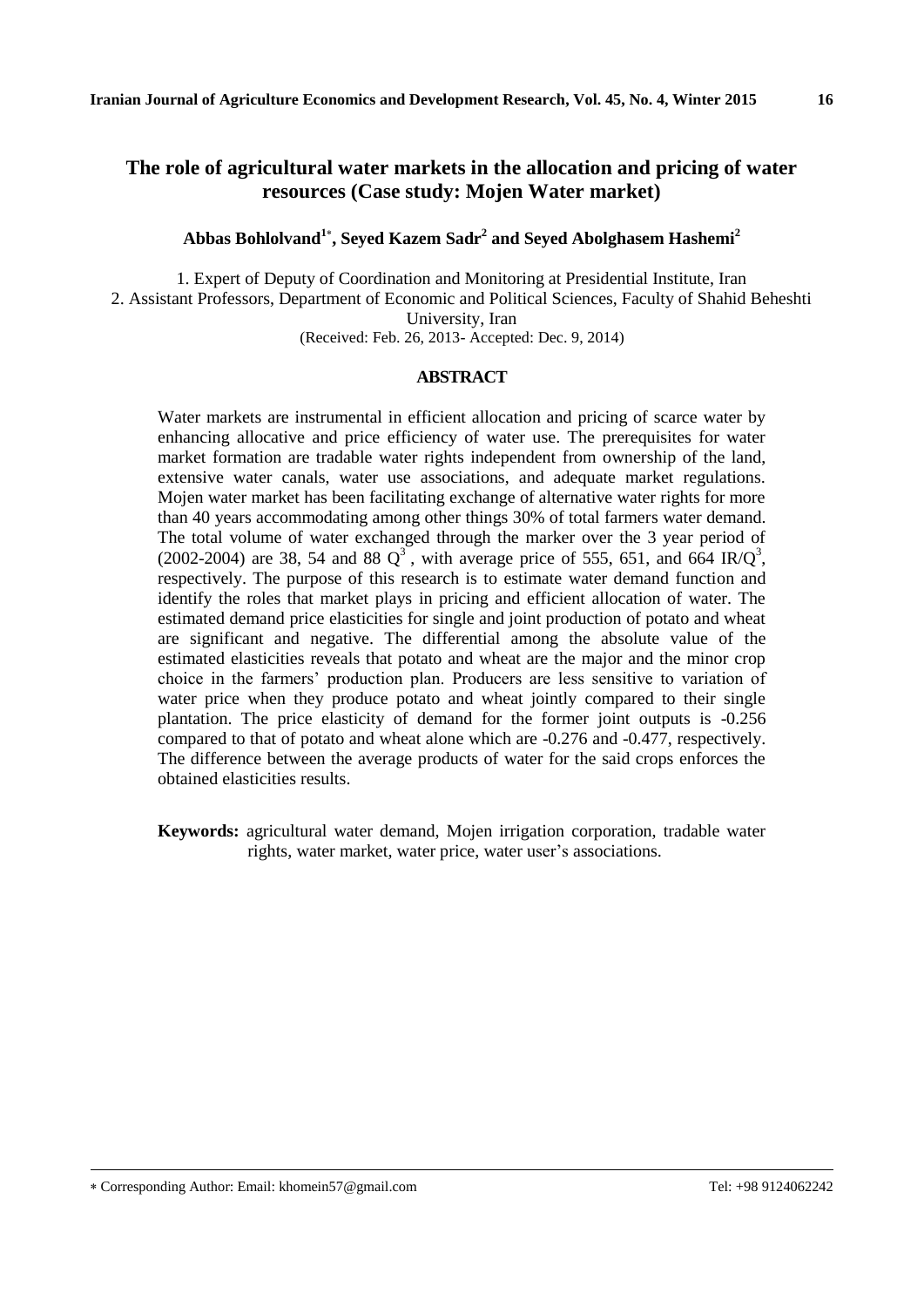## **Analyzing the impacts of changing agronomic land use to orchard from the viewpoint of orchardist in the west of Urmia lake basin**

### **Shahram Mohamad Zade<sup>1</sup> , Hasan Sedighi<sup>1</sup> , Gholamreza Pezeshki Rad<sup>1</sup> , Majid Makhdom<sup>2</sup> and Mohamad Sharifi Kia<sup>3</sup>**

1. PhD. Candidate and Associate Professors, Agricultural Extension and Education, Tarbiat Modares University, Iran 2. Professor, Agriculture and Natural Resources, University of Tehran, Iran 3. Assistant Professor, Tarbiat Modares University, Iran

(Received: Nov. 9, 2013- Accepted: Feb. 12, 2014)

### **ABSTRACT**

The purpose of this research was to analyze the impact of agronomic land use change to orchard in the west of Urmia Lake basin. The target population was about 12000 consisting of all the farmers in the west of Urmia Lake basin that changed their agronomic land use to orchard. Using Cochran's formula and stratified random sampling method, 150 apple and grape growers were chosen. Required data were gathered using questionnaire instrument and face to face interview technique. Validity and reliability of questionnaire determined using agricultural extension, environment and soil sciences experts' viewpoints and the Cronbach alpha coefficient (0.83), respectively. Results showed that irrigated and rain-fed agronomy lands were changed to orchards in 1972 and 1994, respectively. Using exploratory factor analysis, 65 % of the variance of land use change impacts could be explained by profitability and welfare, improving the air and soil quality, promoting the social status and roles, reducing workload, increasing the use of nutrients, improving marketing skills and eco-toxicity of aquatic and terrestrial systems.

**Keywords:** explanatory factor analysis, land use change, Urmia Lake Basin.